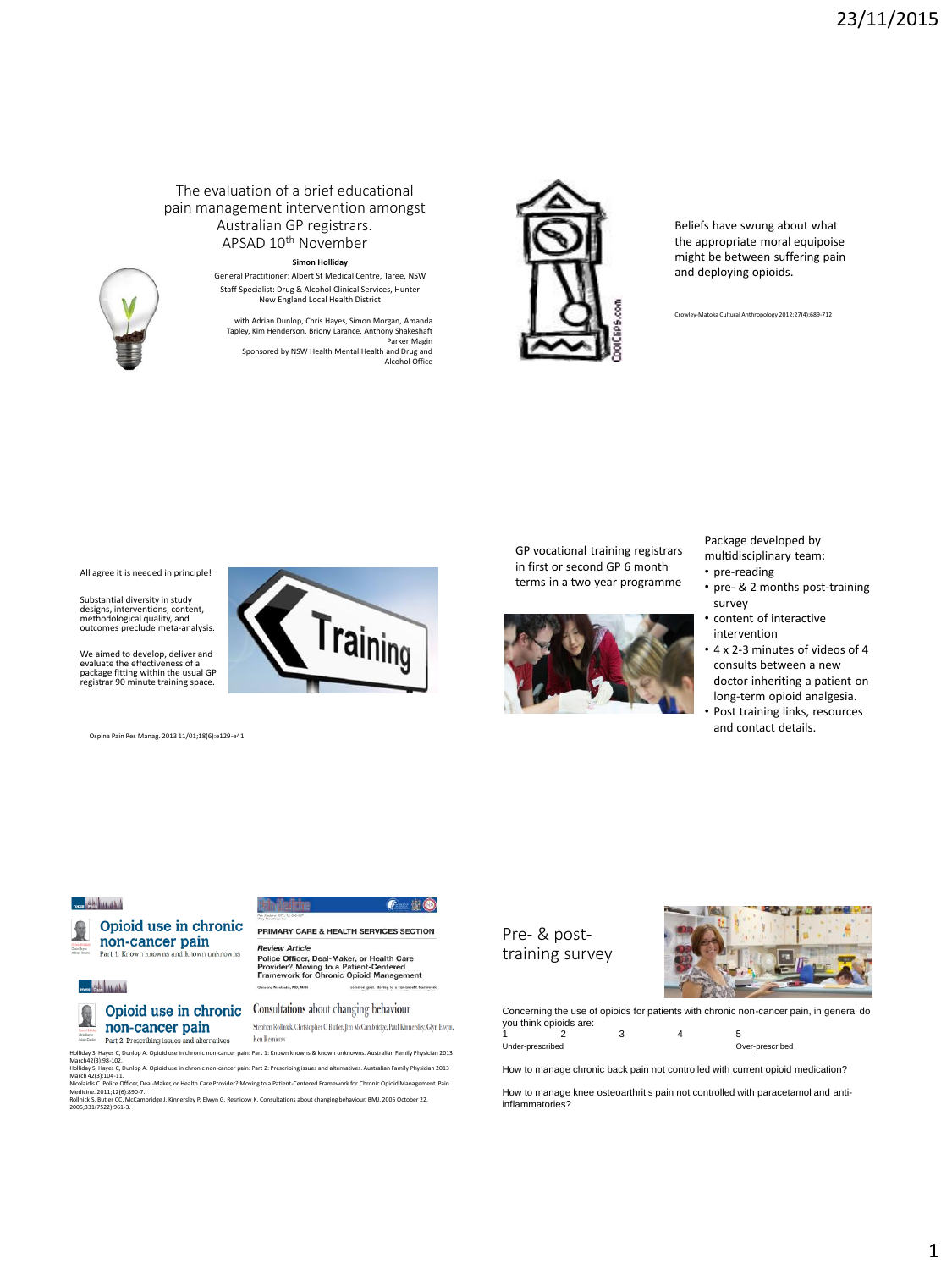

presented by Satan

Wa

#### The presentation

Aim: to improve chronic noncancer pain guideline concordance emphasising: \*the transition to active self-

management \*opioid non-initiation and deprescribing

\*the use of universal precautions Half the duration involved the

viewing or discussion of the videos.

### Post training resources

Links to a Primary Care Toolkit including: a 3-item pain scoring scale (P.E.G.) and an opioid agreement.

An opioid conversion table Details about NSW Health opioid regulations

Prescription Shopping Information Service and PBS information release links. Patient information and educational videos Details on where to get help





Concerning the use of opioids for patients with chronic non-cancer pain, in general do you think opioids are:

|                                                        |            |                      | Б                         |                                            |  |
|--------------------------------------------------------|------------|----------------------|---------------------------|--------------------------------------------|--|
| <b>Under-prescribed</b>                                |            |                      |                           | Over-prescribed                            |  |
|                                                        | <b>Pre</b> | <b>Questionnaire</b> | Post<br>Questionnai<br>re | <b>McNemar's</b><br>Chi square p-<br>value |  |
| Grouped into either "Under" = 1, 2 & 3 . "Over"= 4 & 5 |            |                      |                           |                                            |  |
| <b>Under</b>                                           |            | 12 (25.5%)           | 8 (17.0%)                 |                                            |  |
| <b>Over</b>                                            |            | 35 (74.5%)           | 39 (83.0%)                | 0.2482                                     |  |

Fran Bird is a 57 year old ex-competitive skier. She has a 10 year history of severe osteoarthritis of her lumbar spine with multiple levels involved. She has previously seen an orthopaedic surgeon and her condition is not suitable for surgery. She was prescribed Oxycontin tablets 6 months ago by another doctor in the practice. Her pain didn't really improve, and now she is experiencing severe back pain. She is currently taking Oxycontin 20 mg bd, regular Panadol Osteo and occasional Mobic 15mg. There are no red flags that warrant further investigation.



|                                                                                  | Pre<br><b>Questionnaire</b> | Post<br><b>Questionnaire</b> | McNemar's<br>Chi square p-<br>value |
|----------------------------------------------------------------------------------|-----------------------------|------------------------------|-------------------------------------|
| a. Increase the dose of Oxycontin till<br>she is pain free                       |                             |                              |                                     |
| b. Maintain the dose of Oxycontin<br>and add a transdermal opioid                |                             |                              |                                     |
| c. Wean off the Oxycontin                                                        |                             |                              |                                     |
| d. Wean off the Oxycontin and add an<br>anti-epileptic and/or low-dose tricyclic |                             |                              |                                     |
| $A + B$                                                                          |                             |                              |                                     |
| $C+D$                                                                            |                             |                              |                                     |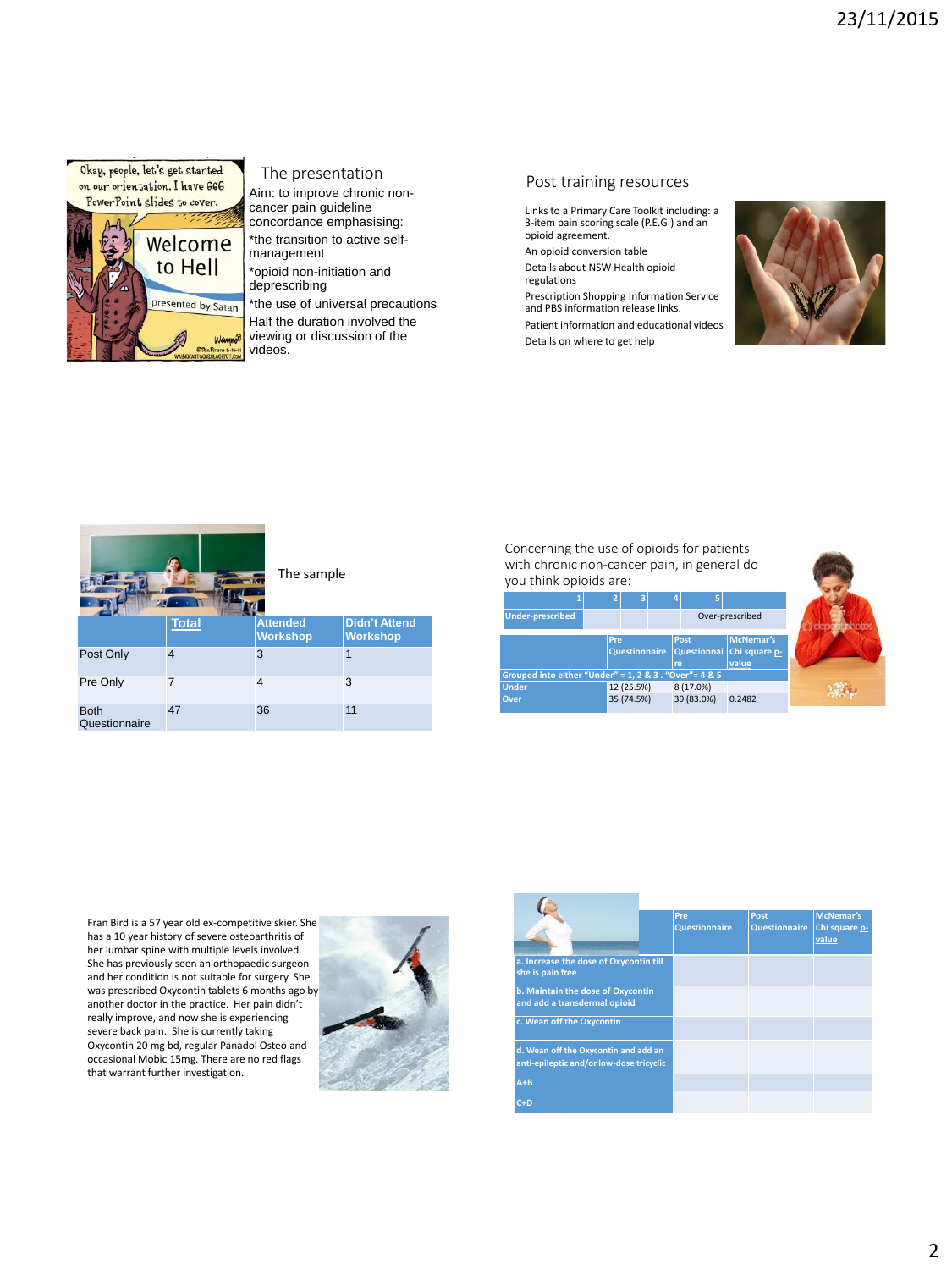|                                                                                  | Pre<br><b>Questionnaire</b> | Post<br>Questionnaire | <b>McNemar's</b><br>Chi square p-<br>value |
|----------------------------------------------------------------------------------|-----------------------------|-----------------------|--------------------------------------------|
| a. Increase the dose of Oxycontin till<br>she is pain free                       | 1(2.2%)                     | $\Omega$              |                                            |
| b. Maintain the dose of Oxycontin<br>and add a transdermal opioid                | 8 (17.4%)                   | 2(4.4%)               |                                            |
| c. Wean off the Oxycontin                                                        | 10 (21.7%)                  | 12 (26.1%)            |                                            |
| d. Wean off the Oxycontin and add an<br>anti-epileptic and/or low-dose tricyclic | 27 (58.7%)                  | 32 (69.6%)            |                                            |
| $A + B$                                                                          | 9(19.6%)                    | 2(4.4%)               |                                            |
| $C+D$                                                                            | 37 (80.4%)                  | 44 (95.7%)            | $0.0391*$ 个                                |

Mr Wilson is 68 and has a long history of osteoarthritis particularly affecting his knees. He continues to have mild pain in his right knee and severe pain in his left knee on which he has had a Total Knee Replacement (one year ago, with a difficult post-operative course leaving him with marked pain and stiffness). The pain causes marked limitation of activities. He takes regular Panadol-Osteo and frequent NSAIDs with only modest effect on his pain.

What will you, his GP, do? (tick as many boxes as you would choose to

use at this time.)



#### a. Prescribe codeine

- b. Prescribe tramadol
- c. Prescribe short-acting morphine
- d. Prescribe short-acting oxycodone
- e. Prescribe modified-release morphine
- f. Prescribe modified-release oxycodone g. Prescribe methadone
- h. Prescribe a fentanyl patch
- i. Prescribe an anti-epileptic and/ or lowdose tricyclic
- j. Refer to a physiotherapist k. Refer to a psychologist for CBT
- l. Refer to a pain specialist
- m. Refer to a rheumatologist or orthopaedic
- surgeon n. Recommend attendance at group pain
- management



|                                                  |                | <b>Pre Questionnaire</b> | Post<br><b>Questionnaire</b> |
|--------------------------------------------------|----------------|--------------------------|------------------------------|
| <b>Number of</b><br><b>Opioids</b><br>prescribed | $\Omega$       | 12 (25.5%)               | 23 (48.9%)                   |
|                                                  | $\mathbf{1}$   | 26 (55.3%)               | 20 (38.3%)                   |
|                                                  | $\overline{2}$ | 7 (14.9%)                | 5(10.6%)                     |
|                                                  | 3              | 1(2.1%)                  | 1(2.1%)                      |
|                                                  | $\overline{a}$ | 1(2.1%)                  | O                            |



| <b>Would prescribe</b>        |           | Pre<br><b>Questionnaire</b> | Post<br><b>Questionnaire</b> | McNemar's Chi square p-<br>value |
|-------------------------------|-----------|-----------------------------|------------------------------|----------------------------------|
| codeine                       | <b>No</b> | 37 (78.7%)                  | 34 (72.3%)                   |                                  |
|                               | Yes       | 10 (21.3%)                  | 13 (27.7%)                   | $0.4054$ 1                       |
| tramadol                      | <b>No</b> | 37 (78.7%)                  | 41 (87.2%)                   |                                  |
|                               | Yes       | 10 (21.3%)                  | 6 (12.8%)                    | 0.2482                           |
| short-acting<br>oxycodone     | <b>No</b> | 32 (68.1%)                  | 41 (87.2%)                   |                                  |
|                               | Yes       | 15 (31.9%)                  | 6(12.8%)                     | $0.0039*$<br>↓                   |
| modified-release<br>oxycodone | <b>No</b> | 40 (84.1%)                  | 45 (95.7%)                   |                                  |
|                               | Yes       | 7 (14.9%)                   | 2(4.3%)                      | 0.0625<br>J                      |
|                               |           |                             |                              |                                  |

0.0391\*

No changes for short-acting morphine, modified-release morphine,<br>methadone, fentanyl patches, methadone, fentanyl patches.

| <b>Would refer:</b>                            |           | Pre<br><b>Questionnaire</b> | Post<br><b>Questionnaire</b> | <b>McNemar's</b><br>Chi square p-<br>value |
|------------------------------------------------|-----------|-----------------------------|------------------------------|--------------------------------------------|
| to physiotherapist                             | <b>No</b> | 1(2.1%)                     | 5(10.6%)                     |                                            |
|                                                | Yes       | 46 (97.9%)                  | 42 (89.4%)                   | 0.2188                                     |
| to a psychologist<br>for CBT                   | <b>No</b> | 40 (85.1%)                  | 39 (83.0%)                   |                                            |
|                                                | Yes       | 7 (14.9%)                   | 7 (17.0%)                    | 1.0000                                     |
| to group pain<br>management                    | <b>No</b> | 36 (76.6%)                  | 32 (68.1%)                   |                                            |
|                                                | Yes       | 11 (23.4%)                  | 15 (31.9%)                   | 0.2850                                     |
| to pain specialist                             | <b>No</b> | 24 (51.1%)                  | 24 (51.1%)                   |                                            |
|                                                | Yes       | 23 (48.9%)                  | 23 (48.9%)                   | 1.0000                                     |
| to rheumatologist<br>or orthopaedic<br>surgeon | <b>No</b> | 26 (55.3%)                  | 32 (68.1%)                   |                                            |
|                                                | Yes       | 21 (44.7%)                  | 15 (31.9%)                   | 0.2393<br>J.                               |